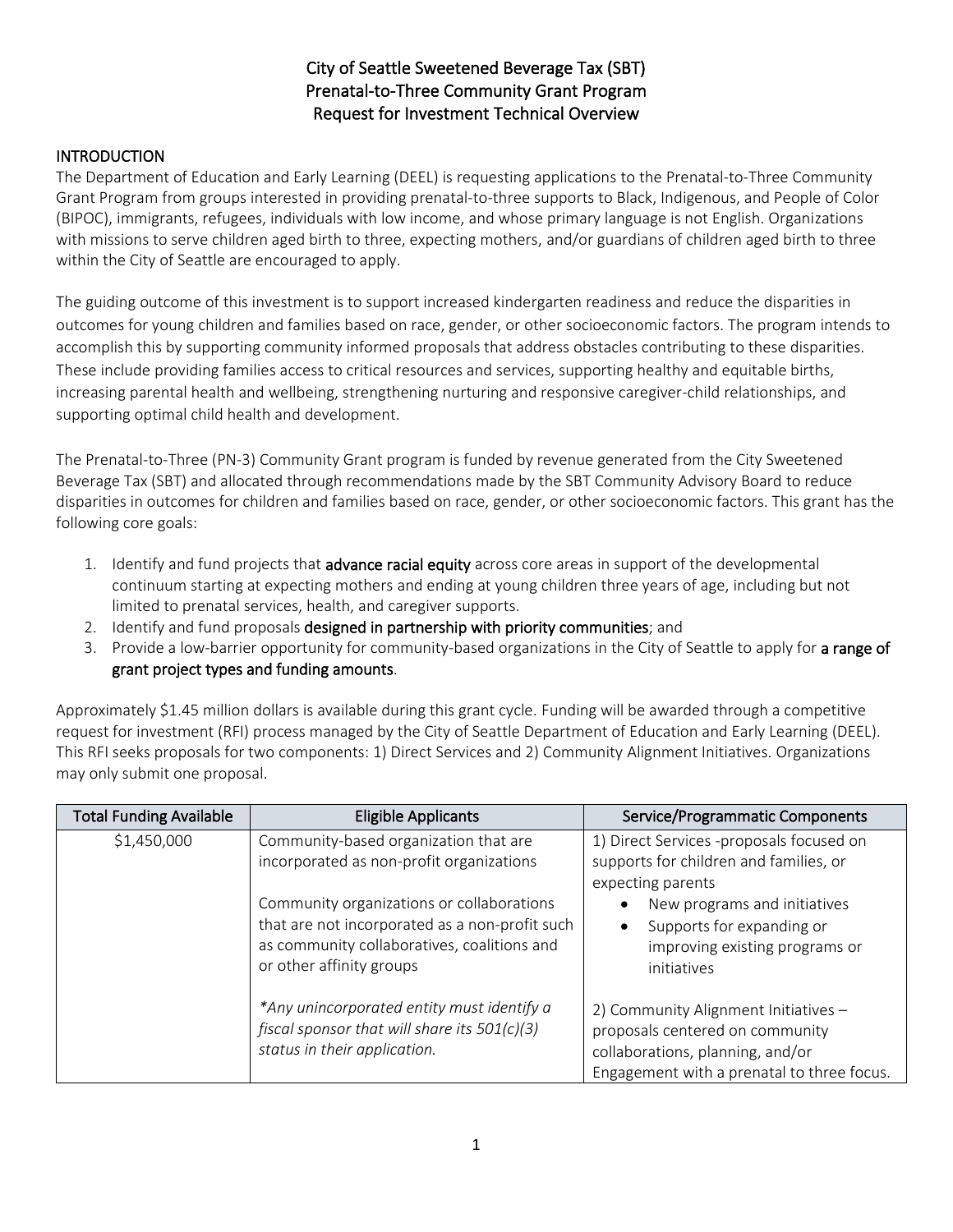To be considered for funding, eligible applicants are invited to submit RFI applications by 11:59 pm Pacific Daylight Time (Seattle time) October 6, 2021. DEEL will notify successful applicants by November 3, 2021. RFI materials and updates are available on DEEL's [Funding Opportunities](http://www.seattle.gov/education/for-providers/funding-opportunities) webpage.

## **SCHEDULE**

| Event                                                          | Date/Date Range                   |  |
|----------------------------------------------------------------|-----------------------------------|--|
| Request for Investment (RFI) Application Issued                | August 31                         |  |
| Technical Assistance Period                                    | August 31 - October 5             |  |
| Information Session #1                                         | September 7, 2:30 pm - 4:00 pm    |  |
| See DEEL Funding Opportunities Page for meeting link           |                                   |  |
| Information Session #2                                         | September 15, 10:30 am - 12:00 pm |  |
| See DEEL Funding Opportunities Page for meeting link           |                                   |  |
| Q & A Document Updated on DEEL's Funding Opportunities Webpage | September 7 - October 1           |  |
| <b>RFI Applications Due</b>                                    | October 6                         |  |
| Technical Compliance Review                                    | October 7-8                       |  |
| <b>Review Panel Scoring</b>                                    | October 11, 14, & 15              |  |
| <b>Review Panel Deliberations</b>                              | October 18-22                     |  |
| Interviews (as needed)                                         | October 25 - 29                   |  |
| Notifications Issued to Applicants                             | November 3 - 10                   |  |

*\*Dates and times are subject to change*

# ACCESSING TECHNICAL ASSISTANCE FOR PROPOSALS

The City is providing the opportunity for providers to receive direct technical assistance (TA) in developing their proposals from three experience community-based consultants. We strongly encourage utilizing technical assistance to support the development of your proposal, alignment to the priorities of this RFI and reviewing the technical guidance. The three TA providers are listed below, along with their contact information. Providers can *reach out directly* to any of the three providers for assistance. Technical assistance is free to applicants.

| <b>TA Provider</b>               | Background                                                                                                                                                                                                                                                                                                                                                                                                                                                                                                                                                                                                                                                              |
|----------------------------------|-------------------------------------------------------------------------------------------------------------------------------------------------------------------------------------------------------------------------------------------------------------------------------------------------------------------------------------------------------------------------------------------------------------------------------------------------------------------------------------------------------------------------------------------------------------------------------------------------------------------------------------------------------------------------|
| Catherine Verrenti, Verrenti     | Catherine Verrenti is thrilled to have an opportunity to support CBOs that are                                                                                                                                                                                                                                                                                                                                                                                                                                                                                                                                                                                          |
| Consulting                       | deeply embedded in the community. She offers skills and insights gained from                                                                                                                                                                                                                                                                                                                                                                                                                                                                                                                                                                                            |
|                                  | her twenty years of hands-on experience, including at Neighborhood House                                                                                                                                                                                                                                                                                                                                                                                                                                                                                                                                                                                                |
| Contact at:                      | and YouthCare. This expertise includes grant development plus managing a                                                                                                                                                                                                                                                                                                                                                                                                                                                                                                                                                                                                |
| catherine@verrenticonsulting.com | wide range of culturally responsive youth development, family support, out-of-<br>school time, case management and homeless programs. She approaches this<br>work by first listening to what CBOs hope to accomplish for youth in their<br>community. This might be articulating a strong needs statement, helping to<br>develop partnerships, or forming a compelling grant narrative. She can be<br>uniquely helpful in fine-tuning program designs, projecting achievable<br>performance targets and developing budgets. She is particularly excited to<br>help CBOs think through all parts of their program to ensure strong program<br>launch and implementation. |
|                                  |                                                                                                                                                                                                                                                                                                                                                                                                                                                                                                                                                                                                                                                                         |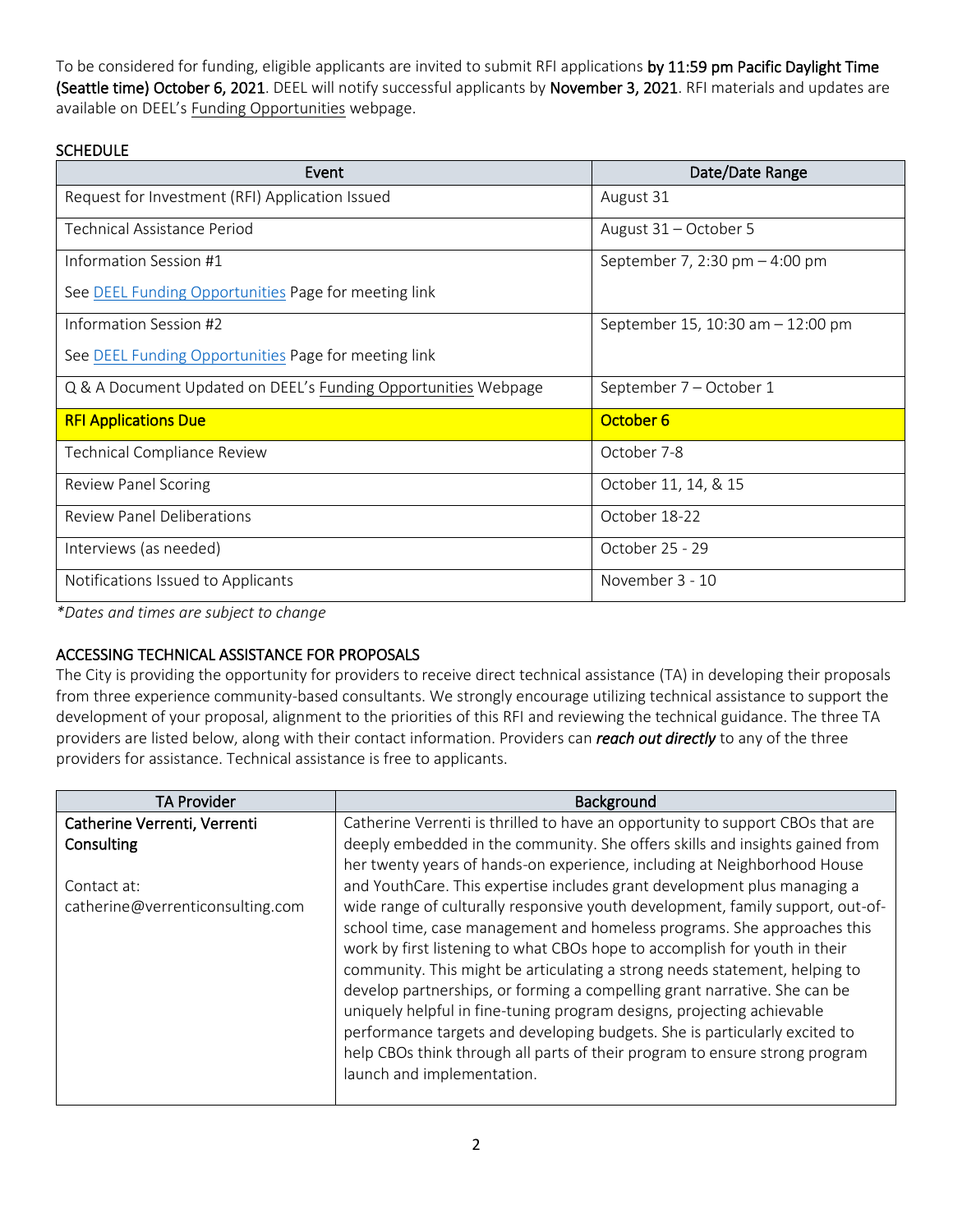| Hassan Wardere, Bulle Consulting<br>Contact at:<br>hassan@bulleconsulting.com | Hassan Wardere specializes in project management, authentic community<br>engagement, capacity building, change management, strategic planning and<br>partnerships, technical assistance, etc. Hassan utilizes a unique strategy of<br>valuing home cultures when supporting the development of strategic ideas,<br>successful designs and integration of creative, customized, equity-driven<br>programs, and services. Applying Results-Based Management (RBM) that<br>honors internal strength is one of the strategies that Hassan uses for both<br>small and large organizations. This tailored RBM approach gives an<br>organization the leverage to hold onto its cultural values and contribute to the<br>achievement of each program's outcome. He also has an extensive experience<br>working with CBOs that serve immigrant and refugee families. |
|-------------------------------------------------------------------------------|-------------------------------------------------------------------------------------------------------------------------------------------------------------------------------------------------------------------------------------------------------------------------------------------------------------------------------------------------------------------------------------------------------------------------------------------------------------------------------------------------------------------------------------------------------------------------------------------------------------------------------------------------------------------------------------------------------------------------------------------------------------------------------------------------------------------------------------------------------------|
| Jing Fong, RHL Consulting<br>Contact at:<br>roxannelyons@gmail.com            | Jing Fong has over 35 years experience in the public, private and nonprofit<br>sectors as a strategic consultant, writer, and editor, specializing in education<br>and public affairs. Jing most recently served as the education outreach<br>manager for YES! Media. She is a member of her community's Race Equity<br>Advisory Committee.                                                                                                                                                                                                                                                                                                                                                                                                                                                                                                                 |
| Roxanne Hood-Lyons, RHL Consulting<br>Contact at:<br>roxannelyons@gmail.com   | Roxanne Hood Lyons promotes community impact through executive<br>coaching, capacity building and assisting organizations in accessing funds. With<br>experience as a funder, consultant and executive director of a small<br>community-based organization, she will help you build a proposal that<br>leverages your staff and community strengths while increasing the capacity of<br>your organization.                                                                                                                                                                                                                                                                                                                                                                                                                                                  |
|                                                                               | Working in a conversational style, Roxanne will help you highlight your stories<br>to create a compelling proposal that build on your unique ideas and<br>community's strengths. She is happy to support you in identifying how your<br>program fits with this opportunity, editing, and increasing the power of your<br>proposal, and developing a budget that supports your work.                                                                                                                                                                                                                                                                                                                                                                                                                                                                         |
| thy nguyễn, RHL Consulting<br>Contact at:<br>roxannelyons@gmail.com           | thy nguyễn (she/her/hers) is a queer, first generation Viet immigrant, and<br>spoken word artist-singer. During the day, thy works as a<br>grants/data/operations manager at the YWCA-Seattle and manages her<br>independent business delivering capacity-building support and consultation to<br>individuals/groups across Puget Sound. During the evening, she holds spaces<br>for creative resistance, healing, and expression as a community organizer with<br>the people's assembly. And during the night, she writes songs and dreams of<br>ways to build towards a free and just world.                                                                                                                                                                                                                                                              |

### INVESTMENT OVERVIEW

On June 6, 2017, the Seattle City Council passed Ordinance 125324 (the Ordinance), a tax collected on the final distribution of sugar-sweetened beverages by a distributor. It was designed to improve the health of Seattle residents by reducing the sales and consumption of sugary drinks. The revenue generated by the tax is intended to fund programs that increase access to healthy food and support children's health and development.

The Ordinance also established the Sweetened Beverage Tax Community Advisory Board (CAB), a group to advise and make recommendations to the Mayor and City Council on initiatives supported by the beverage tax revenue. In June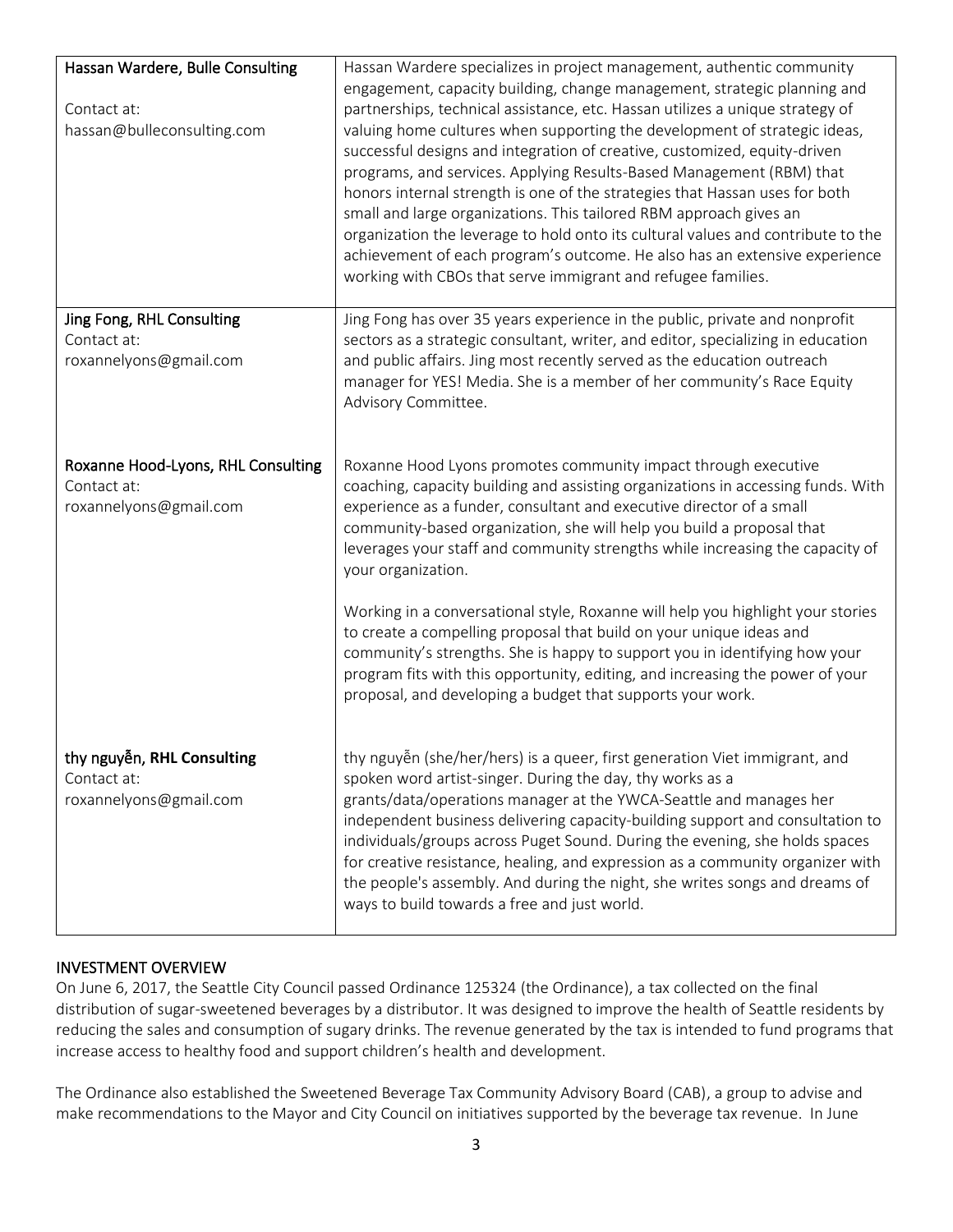2019, the CAB conducted a series of [community engagement activities](https://www.seattle.gov/Documents/Departments/SweetenedBeverageTaxCommAdvisoryBoard/CommunityEngagement/PriorityCommunityEngagement_SummaryReport_FINAL_4.23.20.pdf) meant to capture the voices of residents. The focus of the engagement was programs and services relating to food access, food insecurity, child development, and early learning. At the beginning of 2020, the CAB heard from Human Services Department (HSD), Department of Education and Early Learning (DEEL), and Office of Sustainability & Environment (OSE) about the investments currently supported by SBT funds. The CAB recommended a public funding opportunity intended for community organizations that specialize in highquality prenatal-to-three and kindergarten readiness services that seek to reduce the disparities in outcomes for children and families based on race, gender, or other socioeconomic factors.

The City of Seattle currently funds, through revenue from the SBT and the City General Fund, programs in prenatal to three (PN-3) including home visiting, developmental supports, child care health consultation, child care subsidies and quality supports for child care. All of the current PN-3 investments seek to address racial equity gaps and support families and caregivers. This funding program is intended to strengthen the City's work in prenatal to three, with the core premise that organizations that center community in their work are best positioned to understand the program and interventions that will close the persistent opportunity gaps in Seattle.

This funding opportunity is intended to be accessible and low barrier to apply. The City has contracted with three community-based technical assistance providers to support proposal development as well as providing language access supports as needed. Currently, this opportunity is only funded for 2021 grant cycle.

## **PROPOSALS**

The program intends to support community informed proposals that strengthen kindergarten readiness and reduce the disparities in outcomes for young children and families based on race, gender, or other socioeconomic factors. Specifically, this funding opportunity is seeking proposals that advance racial equity in the Seattle community and are:

- Aimed at serving priority populations
- Community-directed
- Culturally and linguistically responsive
- Implemented by organizations whose staff and leadership reflect the populations they serve
- Demonstrate the ability to make positive impacts to their intended recipients

Two types of proposals are eligible in this funding opportunity 1. Direct Services; and 2. Community Alignment Initiatives. An overview and examples of each are outlined in the tables below. Proposal must primarily be focused within the City of Seattle. These examples are intended to be illustrative, and it is anticipated that the grants program will receive eligible proposals not specifically connected to these examples.

| Direct Services: Initiatives that directly engage with individuals and families from priority communities.                                                                                                                                                                                                                                                                   |                                                                                                                                                                                                                                                                                                                                                                                                                                                                                              |  |  |
|------------------------------------------------------------------------------------------------------------------------------------------------------------------------------------------------------------------------------------------------------------------------------------------------------------------------------------------------------------------------------|----------------------------------------------------------------------------------------------------------------------------------------------------------------------------------------------------------------------------------------------------------------------------------------------------------------------------------------------------------------------------------------------------------------------------------------------------------------------------------------------|--|--|
| Overview                                                                                                                                                                                                                                                                                                                                                                     | <b>Examples of Proposals</b>                                                                                                                                                                                                                                                                                                                                                                                                                                                                 |  |  |
| Proposals that directly support families, caregivers and<br>expecting mothers. These proposals are required to<br>focused on either expecting parents or families with<br>infants and toddlers. It is acceptable to both start new<br>programs or outline areas of additional investments in<br>existing programs that could enhance impact for the<br>priority populations. | maternal health program<br>doula and/or pregnancy supports<br>home visiting and/or home-based services<br>parent education and/or parent mental health<br>supports<br>quality supports for informal caregiving (such as<br>FFN)<br>proposals related to the use of developmental<br>screenings<br>enhancements to currently funded initiatives such<br>as translation, training, family supports that<br>promote social emotional well-being and access<br>informational messaging campaigns |  |  |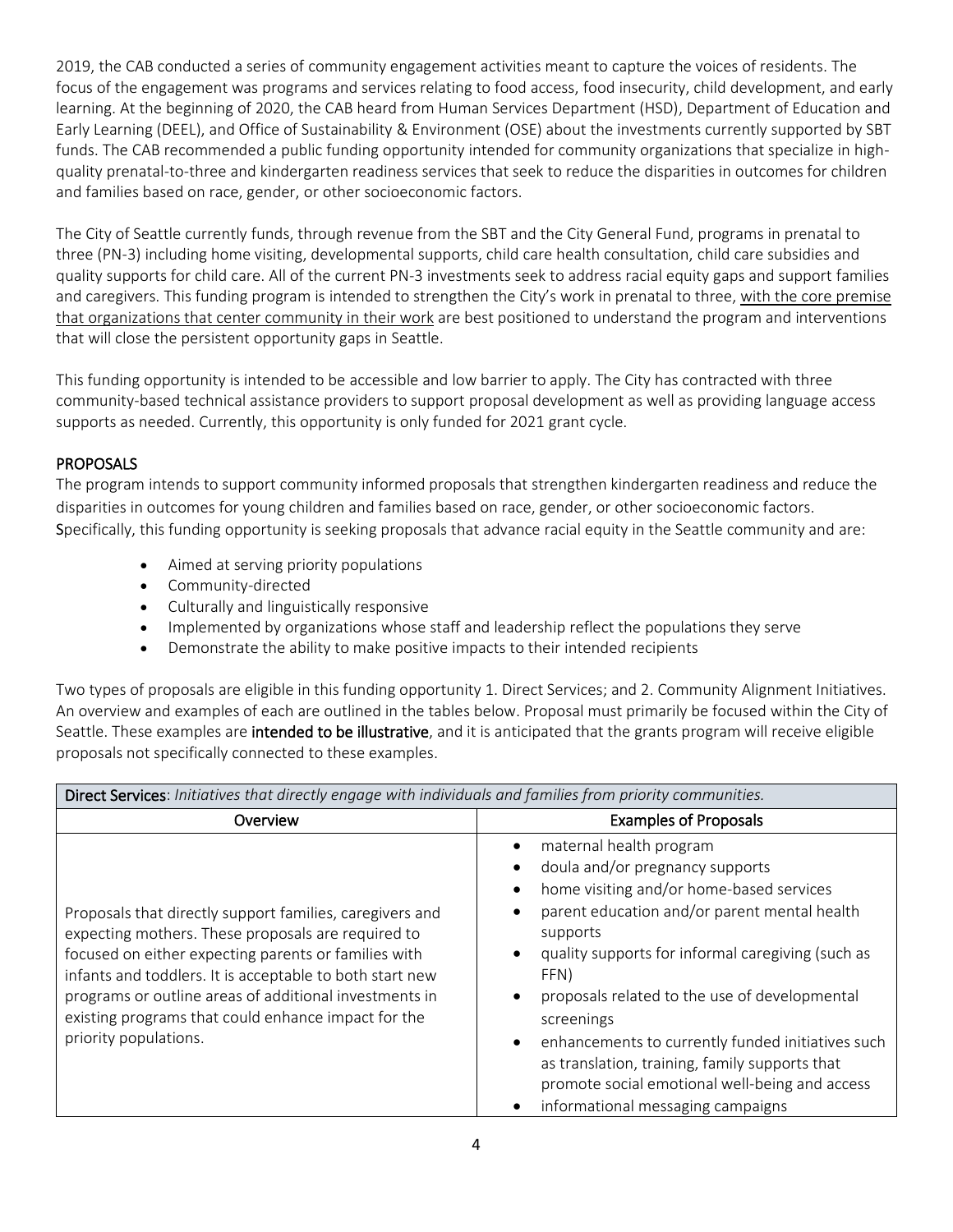| Community Alignment Initiatives: Initiatives focused on collaboration, mobilization, engagement, or learning.                                                                                                                                                       |                                                                                                                                                                                                                                                                                                                                    |  |
|---------------------------------------------------------------------------------------------------------------------------------------------------------------------------------------------------------------------------------------------------------------------|------------------------------------------------------------------------------------------------------------------------------------------------------------------------------------------------------------------------------------------------------------------------------------------------------------------------------------|--|
| Overview                                                                                                                                                                                                                                                            | <b>Examples of Proposals</b>                                                                                                                                                                                                                                                                                                       |  |
| Proposals that do not provide direct services to expecting<br>parents and families but are focused on strengthening<br>impact in future direct services programs, building<br>collaboration in the community, or deepening<br>engagement with priority populations. | community engagement initiatives<br>activities in support of cross-system and/or cross-<br>sector collaboration<br>shared learning initiatives with partner<br>organizations and/or community members<br>conducting a community needs assessment to<br>deepen organization's connection to and<br>understanding of their community |  |

## Projects that are not eligible for this funding opportunity include proposals that:

- Provide quality supports or subsidies for licensed child care
- Solely focus on supporting general operations of an organization
- Are without a central focus on prenatal-to-age-three
- Focused on political lobbying

## Prioritization of Projects for Funding

The grant program will have two types of priority: 1. Priority based on characteristics of the organizations or proposers themselves; and 2. Priority based on the project proposals. The application's questions are intended to gather information to support the City's assessment of each priority.

Applicant organizations with the following characteristics will be prioritized for funding:

- 1. Representative of and primarily serving priority communities
- 2. Demonstrated organizational structures and strategies to engage with the community, particularly with young families
- 3. Smaller organizations with limited paid staff

Projects outlined in the grant applications that demonstrate the following will be prioritized for funding:

- 1. Provides evidence of a process for co-designing and co-creating proposal with community members that will be benefiting from the project
- 2. Demonstrates project characteristics that are culturally responsive and promote equitable access
- 3. Clearly outlines and supports how the project will positively impact priority communities and meet the grant program outcomes

### Grant Funding & Awards

Grantees are eligible to receive funding up to \$150,000, the minimum grant request is \$10,000. Applicants are limited to submitting one project during this grant cycle.

Each eligible grant application will be reviewed by a funding panel that will include members of the community, members from the Sweetened Beverage Tax Community Advisory Board and City staff. Applications will be assessed through the lens of the priority criteria outlined in the RFI. The review panel will consider the proposals received and seek to fund a diverse range of project concepts and communities of focus. The grant program also seeks to fund a range of funding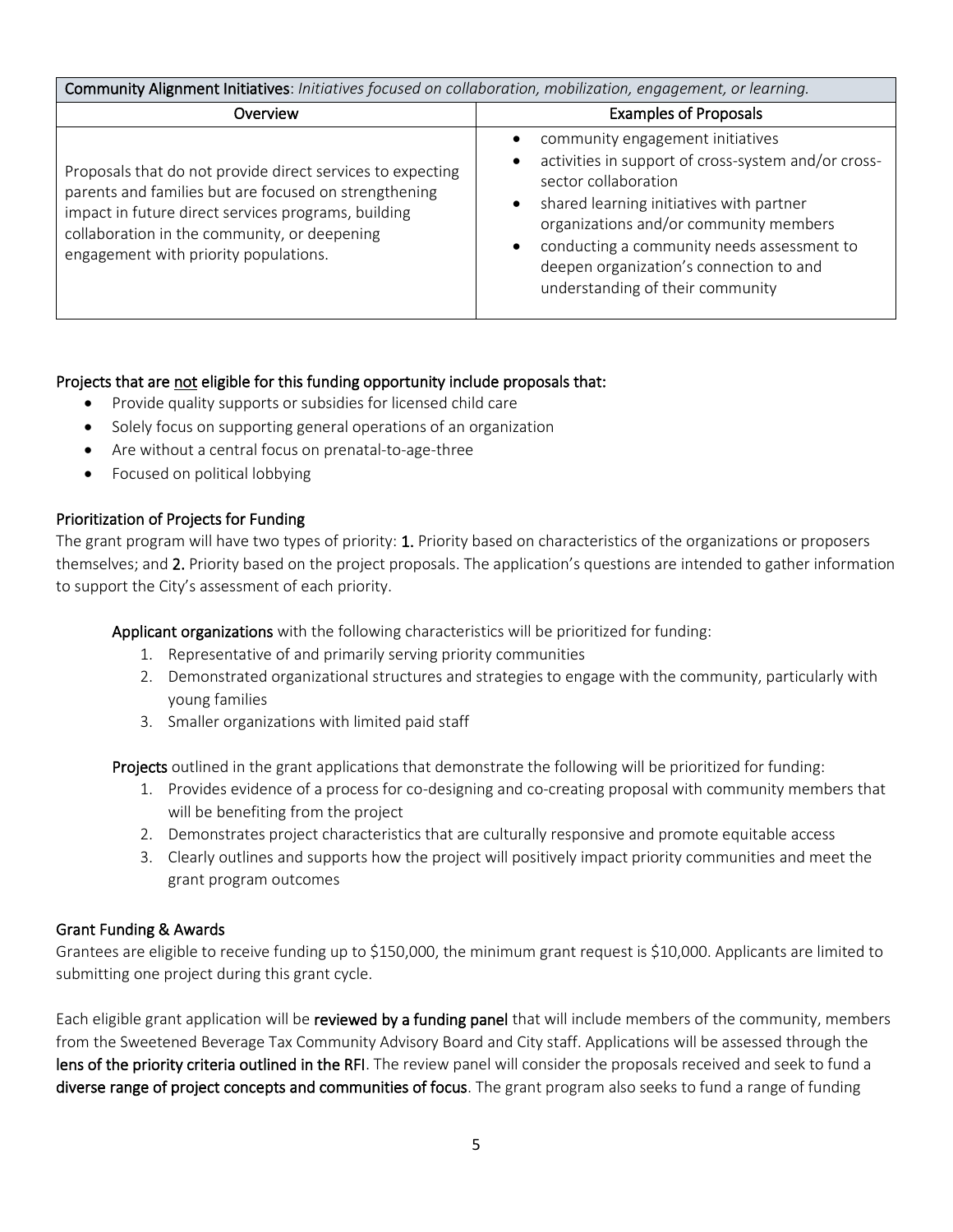request levels. A minimum of 25% of the total grant funding, subject to applications received, will be reserved for grant requests under \$75,000.

Once funded, awardees will have the following options and requirements:

- Awardees will negotiate a contract with DEEL. Awards under \$100,000 will have up to a year to utilize the funding. Larger awards, between \$100,000-\$150,000, may request up to two years.
- Awardees will have the option to include compensated planning time at the beginning of the contract.
- Awardees will be able to use up to 15% of their grant award for indirect, or operational, costs.
- Awardees will have the option to receive ongoing technical assistance during the grant period if requested by the grantee.
- Awardees will be required to submit grant reporting. DEEL recommends setting aside at least 5% of the proposal budget for data collection and reporting activities. DEEL will work with the awardee at the project outset to identify reporting activities that align with project goals, organizational capacity, and the funding amount. Examples of reporting activities include tracking the number of program participants, written description of project accomplishments, or tracking program outcomes using a survey. DEEL will strive to make data and reporting requirements both meaningful to the project and not overly burdensome to the grantee.

# Information Sessions, Q&A Updates, and Technical Assistance

DEEL will provide information sessions and technical assistance (TA) to support applying to the grant program. Language access supports will be provided upon request of interested applicants. Initial communications and overview of the grant program will be translated into commonly spoken languages in Seattle.

| Support                                       | Purpose                                                                                                                                                                                                           | <b>Timeline</b>                                                                                                                                                                                                                               |
|-----------------------------------------------|-------------------------------------------------------------------------------------------------------------------------------------------------------------------------------------------------------------------|-----------------------------------------------------------------------------------------------------------------------------------------------------------------------------------------------------------------------------------------------|
| <b>RFI Summary</b><br>Companion               | Key elements of the RFI Technical Overview are<br>summarized, along with more information on<br>accessing technical assistance. Summary<br>Companion will be translated in the top 6<br>languages in Seattle.     | Available in conjunction with the opening of<br>the RFI on Tuesday, August 31, 2021.                                                                                                                                                          |
| <b>Information Sessions</b>                   | Both information sessions will be convened live<br>via Webex. Information sessions will outline the<br>main components of the RFI and cover the<br>important sections for completing the<br>application proposal. | #1: September 7 - Tuesday<br>2:30 pm $-$ 4:00 pm<br>#2: September 15 - Wednesday<br>10:30 am $-$ 12:00 pm<br>{links posted on Funding Opportunities page}                                                                                     |
| Q & A Updates<br>Available on DEEL<br>Website | This is an opportunity for prospective<br>applicants to ask questions outside the two live<br>virtual information sessions.<br>Questions need to be submitted in writing to<br>DEELFunding@seattle.gov.           | The updated Q & A document will be posted<br>to DEEL's funding opportunities page 3-5<br>business days after the question has been<br>submitted, Monday through Friday, except for<br>09/06/2021 in observance of Labor Day.                  |
| Individualized<br><b>Technical Assistance</b> | DEEL has contracted with three technical<br>assistance (TA) providers with expertise in<br>providing support to community-based<br>organization in navigating public funding<br>processes.                        | August 31 - October 5<br>Applicants are encouraged to reach out to one<br>of the three TA providers early in the process.<br>Please refer to the RFI Companion and<br>Information Session recordings for more<br>information on accessing TA. |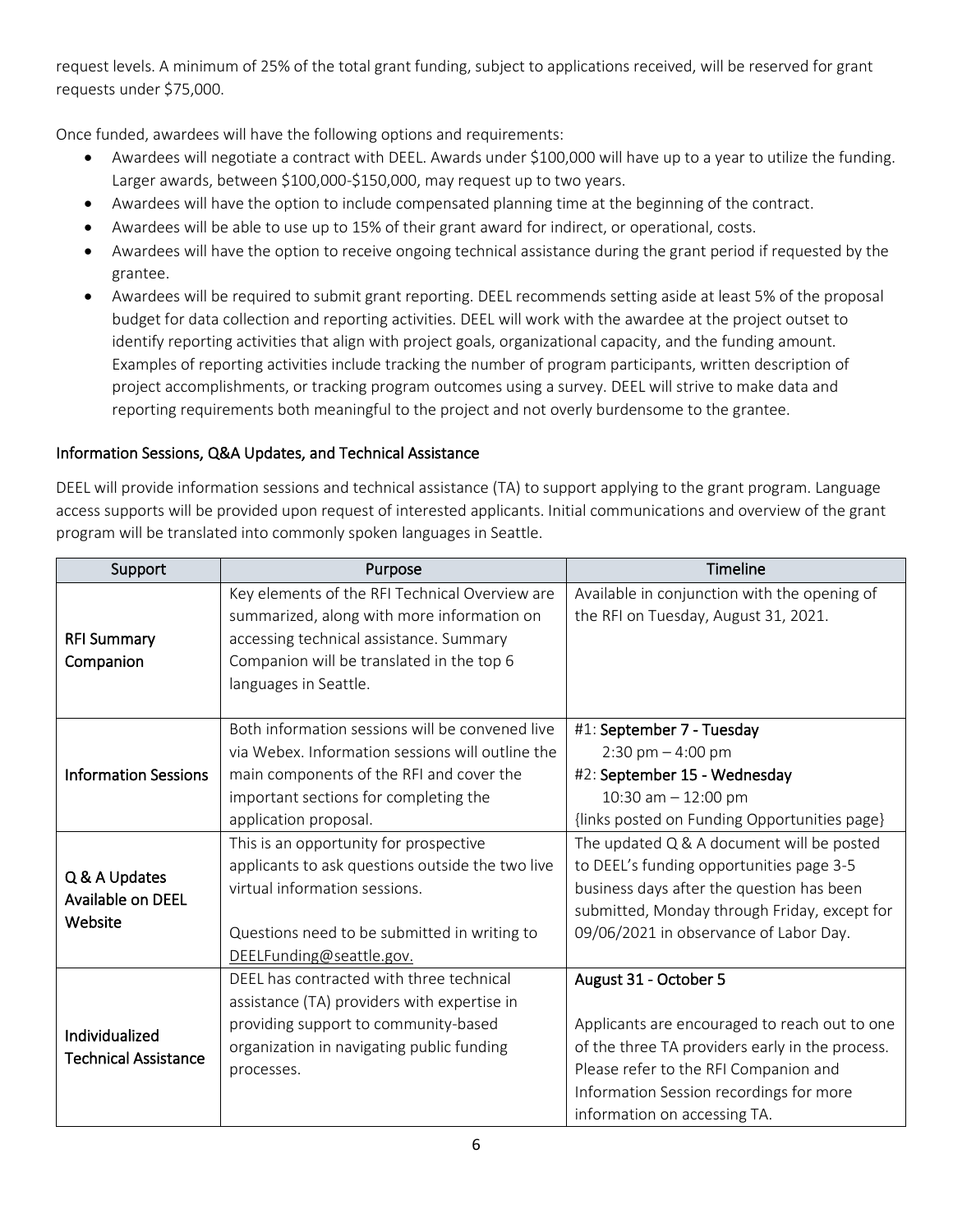| TA providers will work directly with potential<br>applicants on conceptualizing their proposal<br>requests. Applicants operating without the<br>support of dedicated development staff are | Catherine Verrenti<br>catherine@verrenticonsulting.com |
|--------------------------------------------------------------------------------------------------------------------------------------------------------------------------------------------|--------------------------------------------------------|
| encouraged to utilize the Technical Assistance<br>support provided by the City.                                                                                                            | Hassan Wardere<br>hassan@bulleconsulting.com           |
|                                                                                                                                                                                            | Roxanne Hood-Lyons<br>roxannelyons@gmail.com           |

## PROCESS AND CRITERIA FOR EVALUATION

Prenatal-to-Three Community Grant Program RFI applications will be evaluated according to a three-part process:

Part I: Technical Compliance Review - Applications will be reviewed for technical compliance to verify that the application was submitted complete and on time. DEEL reserves the right to reject any application that is late or incomplete. To be considered technically compliant, submitted applications must contain the items below. The application may be deemed not technically compliant or not to be evaluated further if the checklist items are absent or incomplete.

DEEL reserves the right to waive immaterial defects or irregularities and may conduct follow-up interviews to obtain additional information from completed applications. DEEL reserves the right to screen applicants without further discussion of the application submitted.

#### TABLE A: Technical Compliance

| Complete           | Item                                                                                                                                                                                                                                                                                                                                                                                                                                                                                                                           |
|--------------------|--------------------------------------------------------------------------------------------------------------------------------------------------------------------------------------------------------------------------------------------------------------------------------------------------------------------------------------------------------------------------------------------------------------------------------------------------------------------------------------------------------------------------------|
| Yes<br><b>No</b>   | Submitted on time, on or before 11:59 pm Pacific Daylight Time (Seattle time) October 6,<br>2021, to DEELFunding@seattle.gov.                                                                                                                                                                                                                                                                                                                                                                                                  |
| Yes<br>No.         | Application complete inclusive of all required narrative sections:<br>RFI Application in PDF or Word document<br>⊔<br>Section 1: APPLICANT INFORMATION<br>□<br>Section 2: SUMMARY OF PROGRAM/SERVICE PROPOSAL<br>ப<br>Section 3: ORGANIZATIONAL INFORMATION<br>□<br>Section 4: COMMUNITY PROCESS & NEED<br>ப<br>Section 5: IMPACT AND CULTURAL RESPONSIVENESS<br>□<br>Section 6: BUDGET<br>ப<br>Section 7: AUTHORIZED SIGNATURE<br>ப                                                                                           |
| <b>ATTACHMENTS</b> | <b>Additional Attachments</b><br>Budget Template (required)<br>Documents that provide an overview of organization, such as missions statements,<br>⊔<br>board, leadership, and staff profiles. (optional)<br>Documents that provide an overview of community engagement and need, such as<br>⊔<br>summary from community engagement survey, or minutes from community meetings.<br>(optional)<br>Documents that provide an overview of organization's practices as they pertain to<br>⊔<br>cultural responsiveness. (optional) |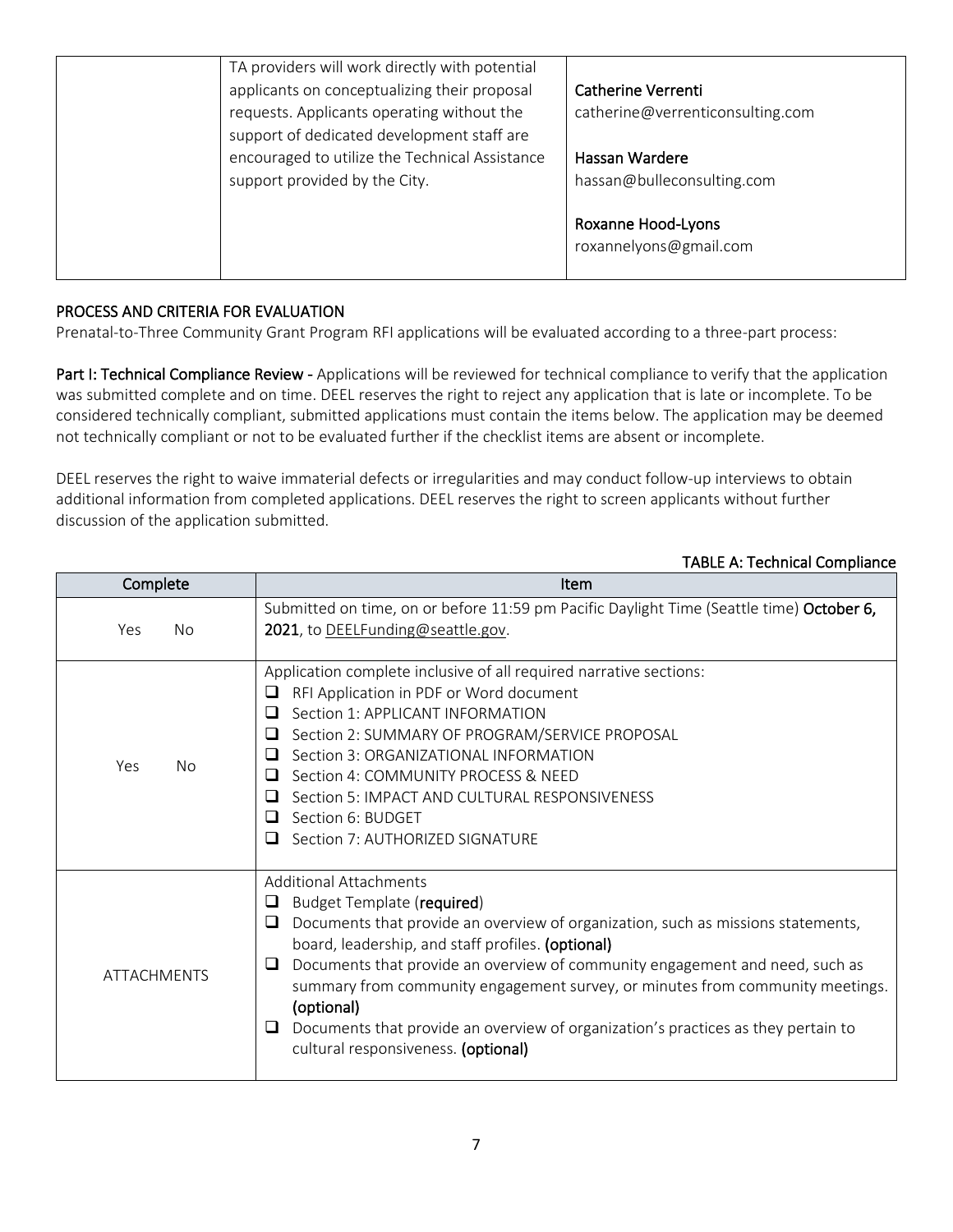Part II: Scoring Proposals - A review panel will evaluate applications using the RFI Scoring Criteria. Application scores and review panel discussions will inform review panel recommendations for funding awards.

#### TABLE B: Proposal Scoring Criteria

| Section                                | Criteria                                                                                                                                                                                                                                                                                                                                                                                                                                                                                                                                                                                                       | Score |
|----------------------------------------|----------------------------------------------------------------------------------------------------------------------------------------------------------------------------------------------------------------------------------------------------------------------------------------------------------------------------------------------------------------------------------------------------------------------------------------------------------------------------------------------------------------------------------------------------------------------------------------------------------------|-------|
| Organizational<br>Information          | Organization has as small number of staff members<br>Organization has a mission statement and/or other foundational documents<br>that centers its mission on priority population<br>Organization demonstrates experience with the type of direct service<br>$\bullet$<br>proposed in application or effective describes how they plan to acquire the<br>capacity to add this to your body of services<br>Organization's senior leadership and/or board of directors are representative<br>of the priority communities and populations they serve                                                               | 30    |
| Community<br>Process & Need            | Clearly identifies the community need the proposal intends to address<br>$\bullet$<br>Demonstrated process for co-designing and co-creating proposal with<br>community members that will be benefiting from the project<br>Proposal meets a need in the community not currently addressed by other<br>$\bullet$<br>organizations                                                                                                                                                                                                                                                                               | 30    |
| Impact &<br>Cultural<br>Responsiveness | Project outlines and supports how the project will deliver a positive impact to<br>$\bullet$<br>the community and guiding outcomes of this RFI<br>Project describes an approach to supporting and engaging families and<br>$\bullet$<br>community that is responsive to cultural and linguistic needs<br>Project contains characteristics of culturally responsive service delivery in<br>ways that are accessible and comfortable for the priority community and/or<br>population<br>Proposal clearly outlines how the program will advance racial equity in the<br>$\bullet$<br>community for young families | 30    |
| <b>Budget</b>                          | Use of the budget template provided<br>$\bullet$<br>Inclusion of all proposed spending<br>$\bullet$<br>Evidence that expenses are informed by informed assumptions<br>Alignment of projected expenses with program or service activities<br>Adequate allocation of requested funding dedicated to evaluation and<br>reporting                                                                                                                                                                                                                                                                                  | 10    |
|                                        | <b>Total Points</b>                                                                                                                                                                                                                                                                                                                                                                                                                                                                                                                                                                                            | 100   |

Part III: Interviews (as requested by City): After the scoring sessions, the Funding Panel will decide if it is necessary to schedule follow up interviews with any of the organizations submitting proposals. These interviews will be conducted, as needed, to further clarify any aspects of the proposal. The organizations should be available for these follow up interviews during the dates of October 25-29, 2021.

Part IV: Evaluation Process and Contract Negotiations - DEEL will consider review panel recommendations, SBT CAB investment alignment, and other priorities named below. Final funding decisions will be made by the DEEL Director based on scoring and other relevant factors. DEEL will notify each applicant of the decision and will authorize award of agreements. The review panel will rank applications from highest to lowest and make initial funding recommendations. The highest-ranked application may not correspond to the highest funding allocation.